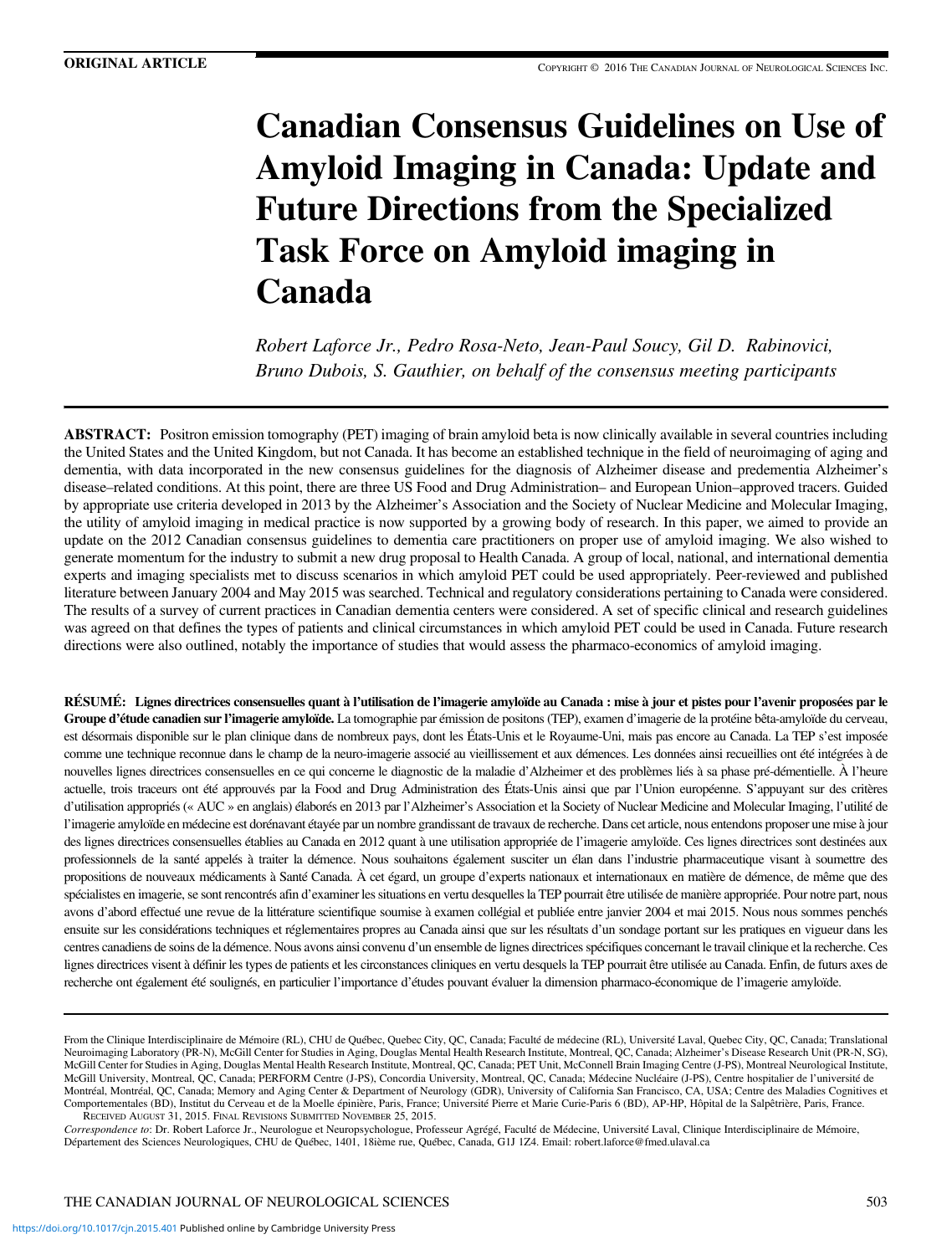Keywords: Amyloid imaging, Alzheimer's Disease, Atypical Dementia, Biomarkers, Consensus Guidelines, MCI, PET

doi:10.1017/cjn.2015.401 Can J Neurol Sci. 2016; 43: 503-512

Since 1989, four Canadian Consensus Conferences on the Diagnosis and Treatment of Dementia (CCCDTD) have been held.<sup>1-4</sup> Of those, the 4th CCCDTD<sup>[3](#page-7-0)</sup> focused on updating previous diagnostic approaches to Alzheimer's disease (AD) taking into account revised diagnostic criteria proposed by the International Working Group<sup>[5,6](#page-7-0)</sup> and the recommendations made by the National Institute on Aging - Alzheimer Association (AA) workgroups[.7-9](#page-7-0) The focus of CCCDTD4 and of two accompanying papers<sup>10,11</sup> was largely on neuroimaging and other biomarkers; nine recommendations on amyloid positron emission tomography (PET) were made, most of which are now outdated. In this paper, we aimed to provide updated Canadian guidelines to dementia care practitioners on proper use of amyloid imaging as formulated by the Specialized Task force on Amyloid imaging in Canada (STAC). We also wished to generate momentum for the industry to submit a new drug proposal to Health Canada so that this revolutionary technique could become part of our clinical armamentarium under precise and well-defined indications.

# AMYLOID IMAGING: FROM 2004 TO TODAY

Since Klunk's publication on Pittsburgh compound B (PiB) in 2004,<sup>[12](#page-7-0)</sup> PET using amyloid ligands has revolutionized AD research, leading to improved models of disease pathogenesis, providing evidence for a long preclinical disease phase, and stimulating therapeutic trials aimed at delaying or preventing the symptomatic phase of AD[.13,14](#page-7-0) For example, amyloid imaging has served as a secondary outcome measure in AD clinical trials with diseasemodifying agents such as the antiamyloid monoclonal antibodies bapineuzumab and solanezumab.<sup>[15,16](#page-7-0)</sup> Brain amyloid reduction and slowing of cognitive decline were found after 1 year of treatment with aducanumab, a human immunoglobulin G1 monoclonal antibody against a conformational epitope found on amyloid beta  $(A\beta)$ <sup>17</sup> Finally, its added value also lies in subject selection for clinical trials given an approximate 15% amyloid negative rate.

Beyond research, amyloid imaging has demonstrated great potential as a diagnostic tool largely because it allows in vivo detection of amyloid plaques, a core pathologic feature of AD.<sup>12</sup> It is now an established technique in the field of neuroimaging of aging and dementia, with data incorporated in the most recent consensus guidelines for the diagnosis of  $AD<sup>7</sup>$  and predementia AD-related conditions.<sup>[8](#page-7-0),[9](#page-7-0)</sup> There currently are three US Food and Drug Administration and European Union–approved, fluorine-18–labeled, tracers available for clinical use: florbetapir since  $2012$ ,<sup>18</sup> flutemetamol since  $2013$ ,<sup>19</sup> and florbetaben since  $2014$ <sup>20</sup> Converging evidence on the diagnostic utility of that technique has rapidly accumulated. $21-29$ Still, no tracer has been approved for clinical use in Canada so far.

# AMYLOID PET IN COGNITIVELY NORMAL ELDERLY INDIVIDUALS AND VARIOUS CLINICAL POPULATIONS

## Cognitively Normal Elderly Individuals

504

Cognitively normal elderly individuals (CNs) show elevated PiB binding in 10% to 34% of cases, a proportion similar to observed rates of amyloid pathology in autopsy studies.<sup>[30](#page-7-0)</sup> Increasing age and the presence of the apolipoprotein E ε4 allele are the major predictors of PiB positivity in CN.<sup>[31,32](#page-7-0)</sup> Recent findings in persons without dementia or mild cognitive impairment $8,33,34$  $8,33,34$  $8,33,34$  suggest that amyloid deposition is associated with very subtle cognitive deficits, especially among apolipoprotein E  $\varepsilon$ 4 carriers. $35$  Interestingly, recent data suggest that the cooccurrence of Aβ and neurodegeneration (hippocampus volume and glucose metabolism) is associated with cognitive decline in CNs.<sup>3</sup>

The significance of a positive amyloid scan in CNs still remains uncertain, but cross-sectional studies have shown "AD-like" brain changes (hippocampal and temporo-parietal atrophy), $37$  whereas early longitudinal data have strengthened the notion that many (although probably not all) are in a "preclinical" phase of AD.<sup>9</sup> Recently, a group of researchers compared the ability of molecular biomarkers for AD, including amyloid imaging and cerebrospinal fluid (CSF) biomarkers ( $A\beta_{1-42}$ , tau, ptau181, tau/ $A\beta_{1-42}$ , ptau181/A $\beta_{1-42}$ ), to predict time to incident cognitive impairment among cognitively normal adults aged 45 to 88 years and followed for up to 7.5 years. Results indicated that all AD biomarkers studied predicted incident cognitive impairment and supported the hypothesis that biomarkers signal underlying AD pathology at least several years before the appearance of dementia symptoms.<sup>[38](#page-8-0)</sup>

From a diagnostic perspective, the significant number of amyloid-positive CNs emphasizes that amyloid positivity is not synonymous with AD, and that amyloid scans cannot replace a detailed clinical evaluation. At present, there is no clinical indication for amyloid imaging in CNs, though this will remain an area of active research in coming years, particularly with the advent of amyloid-lowering therapies, which might be most effective if initiated in the presymptomatic disease stage. $39,40$  $39,40$ 

#### Mild Cognitive Impairment

Current data in mild cognitive impairment  $(MCI)^{8,33,34}$ indicates that amyloid imaging provides prognostic information, presumably by identifying patients with underlying AD pathology.<sup>41</sup> As a group,  $52\%$  to 87% of MCI subjects show elevated PiB binding in a regional distribution similar to that observed with AD.<sup>[30](#page-7-0)</sup> In longitudinal studies, 1-year conversion rates to AD range from 33% to 47% in PiB-positive MCI subjects, whereas virtually no conversions are seen in PiB-negative subjects. $42$  In a longitudinal study, $43$  the authors compared baseline amyloid deposition between MCI converters and nonconverters in 31 subjects followed over 3 years. The conversion rate was 82% in those with increased PiB uptake, but only 7% in PiB-negative subjects. Results from the Australian Imaging Biomarkers and Lifestyle study of aging on 87 participants with MCI (age,  $73.7 \pm 8.27$ ) showed that 59% had progressed to probable AD over 3 years.<sup>44</sup> Multivariate analysis showed β-amyloid imaging as the variable most strongly associated with progression. Almost all amnestic MCI subjects with a positive amyloid scan developed AD. Altogether, the literature clearly suggests that PiB-positive amnestic MCI patients are likely to have early AD, and amyloid imaging will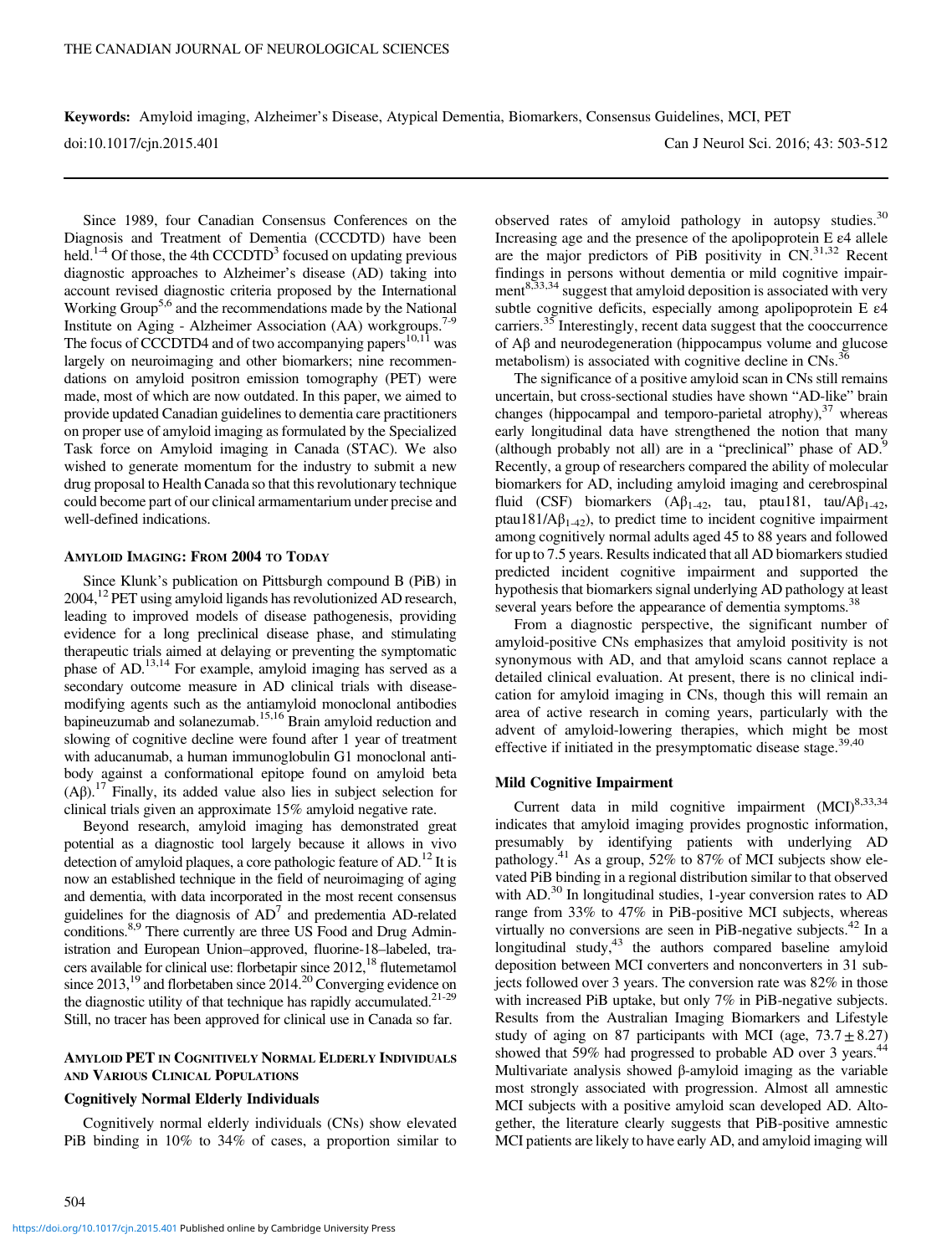help in risk stratification and selection of patients who may benefit from experimental disease-specific therapies. Similar to normal aging, positivity of both Aβ and neurodegeneration biomarkers in MCI can further stratify risk of imminent conversion to dementia.

## Alzheimer's Disease

Most studies in  $AD^{6,7}$  $AD^{6,7}$  $AD^{6,7}$  have found very high (90% or greater) PiB-PET positivity, with a pattern that closely mirrors the distribution of plaques found at autopsy. $31$  Tracer binding is diffuse and symmetric, with high uptake consistently found in prefrontal cortex, precuneus and posterior cingulate cortex, followed closely by lateral parietal and lateral temporal cortex, and striatum. Studies in atypical clinical presentations of AD have shown that amyloid deposition is more common in the logopenic variant of primary progressive aphasia than in nonfluent or semantic variants, $45$ supporting the hypothesis that logopenic variant of primary progressive aphasia is often associated with underlying AD. Others have detected high PiB binding in patients with posterior cortical atrophy, a visuospatial/biparietal clinical syndrome often caused by AD.<sup>[46](#page-8-0)</sup> Much like <sup>[18](#page-7-0)</sup>F-fluorodeoxyglucose-PET (FDG-PET),<sup>46</sup> amyloid imaging will probably not add value to the diagnostic workup of patients with straightforward clinical AD, but is likely to be useful in patients with atypical complex presentations or early age-of-onset dementia (see the following two sections).

# The Frontotemporal Lobar Degeneration Spectrum of **Disorders**

Considering that the frontotemporal lobar degeneration spectrum of disorders (FTLD) and AD are the leading causes of early age-of-onset dementia,<sup>[48](#page-8-0)</sup> that distinguishing the two during life can be clinically challenging but is also important,<sup>[49](#page-8-0)</sup> and that  $A\beta$ plaques are not part of the FTLD pathologic spectrum, several authors have argued for a valuable role of amyloid imaging in the differential diagnosis of these conditions. Small case series have reported low rates of PiB positivity (0% to 15%) and florbetaben positivity  $(9\%)$  in FTLD.<sup>[50](#page-8-0)</sup> Recently, results from the largest study currently available on the diagnostic utility of amyloid PET in FTLD showed, in 62 AD and 45 FTLD patients, that PiB visual reads had a higher sensitivity for AD than FDG-PET, with similar specificity.<sup>[23](#page-7-0)</sup> PiB outperformed FDG in classifying patients with known histopathology, and visual reads showed higher inter-rater reliability and agreement than for FDG, suggesting it was the more accurate and precise technique.

#### Complex, Atypical Patients With an Uncertain Diagnosis

The clinical diagnosis of AD has only moderate sensitivity and specificity when compared with the pathological cause of dementia as determined at autopsy.<sup>[51](#page-8-0)</sup> Misdiagnosis rates are even higher in complex, atypical patients with an uncertain diagnosis, approaching  $30\%$ <sup>[26](#page-7-0)</sup> A growing body of literature supports the clinical utility of amyloid imaging for the differential diagnosis of atypical patients with an uncertain diagnosis.<sup>21,22,[24-29](#page-7-0)[,52](#page-8-0)</sup> This has major implications for a cohort of individuals who are often younger than 65 years of age and still active in the workforce. Indeed, several dementia experts have argued that an accurate diagnosis helps direct therapy (i.e. avoid unnecessary or undesired cholinesterase inhibitors or memantine prescriptions), determine a better care plan (which considers patient safety and minimizes the risk of preventable complications), and enable patients to participate in legal and financial planning.

Recently, a group of Canadians researchers investigated the clinical utility of amyloid PET in the differential diagnosis of atypical cases and its impact on caregivers in the context of a tertiary memory clinic.<sup>[29](#page-7-0)</sup> Using the amyloid tracer <sup>[18](#page-7-0)</sup>F-NAV4694,<sup>53-55</sup> they prospectively scanned 25 patients (mean age, 59.3 years; standard deviation [SD], 5.8; and mean Mini-Mental State Examination, 21.6; SD 6.2) with an atypical syndrome as determined by dementia experts. All patients had a full workup (i.e. history, examination, blood tests, neuropsychology, magnetic resonance imaging [MRI], and FDG-PET), yet no certain diagnosis could be arrived at following that investigation. Amyloid PET was either positive or negative based on qualitative and quantitative reads by two qualified independent expert nuclear medicine specialists. Physicians rated whether amyloid PET was associated with a change in diagnosis and altered management. They also reported their degree of confidence in diagnosis before and after amyloid PET. Caregivers were met 3 months after having been told of the diagnosis and completed a 21-item Likert scale questionnaire along with a 1-hour interview designed to assess the impact of the amyloid scan. The cohort was 48% amyloid positive and 52% amyloid negative. Inter-rater reliability was 100%. Amyloid PET was associated with a diagnostic change in 36% (9/25) of cases (24% changed from AD to non-AD and 12% from non-AD to AD). There was a significant increase (40%) in diagnostic confidence following the scan. Altogether, this study corroborated recent findings and suggested an additive role for amyloid PET in atypical cases with an unclear diagnosis despite the detailed workup of a tertiary memory clinic. Amyloid PET increased diagnostic confidence and generated significant alterations in management in almost three-quarters of cases. Furthermore, the overall process was very well received by caregivers, reducing anxiety and depressive symptomatology as well as increasing quality time spent with their loved ones.

## Other Clinical Conditions

Other clinical conditions studied with amyloid PET include vascular cognitive impairment, cerebral amyloid angiopathy, Parkinson's disease dementia, and dementia with Lewy bodies (DLB). In one study on vascular cognitive impairment, authors found that  $69\%$  of patients were PiB-negative.<sup>[56](#page-8-0)</sup> High PiB binding rates were found in nondemented patients with cerebral amyloid angiopathy[.57](#page-8-0) Most studies showed higher amyloid plaques in DLB than in Parkinson's disease dementia or nondemented PD patients and, in some, PiB positivity was associated with more rapid disease progression.<sup>[58](#page-8-0)</sup> The high frequency of plaques and high rates of positive scans in DLB suggest that amyloid PET is unlikely to be helpful in differentiating DLB from AD.

# AMYLOID PET IN CLINICAL PRACTICE TODAY: ARE WE READY YET?

The translation from the research setting into the clinic has progressed steadily.<sup>[59-61](#page-8-0)</sup> For example, a group recently determined the sensitivity and specificity of amyloid PET with flutemetamol using neuropathologically determined neuritic plaque levels and showed high sensitivity and specificity in an end-of-life population.<sup>18,[62,63](#page-8-0)</sup> In an effort to guide clinicians, the Society of Nuclear Medicine and Molecular Imaging (SNMMI) and the AA jointly published criteria for the appropriate use of amyloid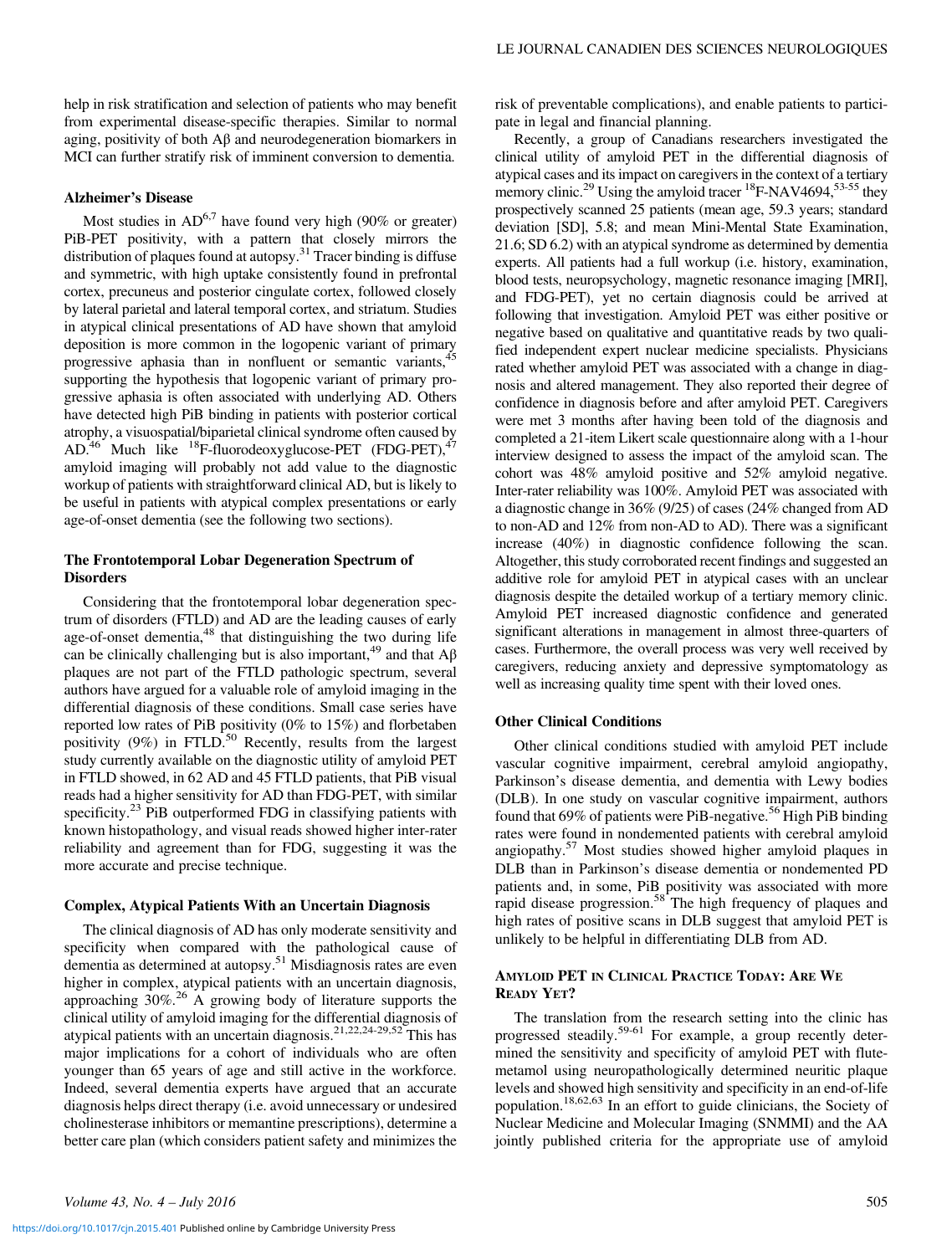PET.<sup>[59](#page-8-0),[61](#page-8-0)</sup> Over the past 3 years, almost 10 reports on the practical clinical applications of amyloid imaging have been published, and their conclusions indicated a significant role in orienting treatment (i.e. deciding whether to initiate or discontinue AD symptomatic medications) and a positive impact on caregivers.<sup>[21](#page-7-0),[22,24-29](#page-7-0),[52](#page-8-0)</sup> Finally, much is expected from the soon-to-be launched Imaging Dementia – Evidence for Amyloid Scanning (IDEAS) Study, a \$100 million open-label longitudinal cohort effort on approximately 18,500 US Medicare beneficiaries. In this venture, diagnostically uncertain cases of MCI and atypical dementia will be scanned to determine whether knowledge of amyloid status leads to significant changes in patient management and if this translates into improved medical outcomes.

In light of the outstanding worldwide momentum surrounding the utility of amyloid imaging in clinical practice, and the fact that Canada lags behind on approval of the technique by health authorities, we first aimed to provide updated Canadian guidelines to dementia care practitioners on proper use of amyloid imaging. Second, we wished to generate momentum for the industry to submit a new drug proposal to Health Canada.

#### **METHODS**

The STAC met in Montreal, QC, Canada on May 14, 2015, to update the  $2012$  Canadian consensus guidelines,<sup>3</sup> which incorporated nine recommendations on amyloid PET, most of which are now outdated. The meeting included all members of the STAC (a group of local, national, and international dementia experts and imaging specialists; see Appendix A) as well as consensus meeting participants (clinical and academic; see Appendix A), and leading representatives from the molecular imaging and imaging software industries. Technical and regulatory considerations pertaining to Canada were discussed with a member of Health Canada who attended the meeting. Peer-reviewed and published literature between January 2004 and May 2015 was searched before the meeting. A survey of current diagnostic practices in Canadian dementia centers was also presented to allow focused discussions on Canadian medical practices. In brief, we discussed indications and, just as importantly nonindications, of amyloid imaging based on clinical and nonclinical scenarios with variables including symptoms (typical and atypical), clinical settings, clinical contexts, evidence of cognitive deficits, family history, knowledge of AD genetic risk, and age.

Although previous CCCDTDs had used the evidence grading system developed by the Canadian Task Force on Preventive Health Care, for this iteration we attempted to follow, where possible, the Grading of Recommendations Assessment, Development and Evaluation system in keeping with current recommendations for the conduct of consensus conferences.<sup>64</sup> Each participant was allowed to take part in the discussion. Consensus was defined as 80% or more conference participants being in agreement with a recommendation. Partial consensus was defined as 60% to 79% being in agreement. Recommendations reaching consensus are listed in [Tables 1](#page-4-0) and [2](#page-4-0). Recommendations reaching only partial or no consensus are only mentioned in the Discussion section.

# **RESULTS**

A set of updated guidelines were agreed on that define the types of patients and clinical circumstances in which amyloid PET could be used in Canada [\(Table 1](#page-4-0)). Future research directions were also outlined, notably the importance of studies that would assess the pharmaco-economics of such diagnostic procedure [\(Table 2\)](#page-4-0).

#### Survey of the Availability and Use of Biomarkers in Canada

Three months before the meeting, a survey was sent to all Canadian dementia centers. A total of 27 respondents (British Columbia, 3; Alberta, 3; Saskatchewan, 1; Ontario, 7; Quebec, 10; Maritimes, 3) provided answers mainly to two questions: (1) How many early-onset atypical dementia cases do you see per month, and (2) Which advanced diagnostic techniques do you use in practice beyond clinical history, physical examination, standard laboratory tests, and basic computed tomography imaging (i.e. MRI, hippocampal volumetry, molecular imaging, CSF  $\mathsf{A}\beta_{1-42}$ and tau). Results indicated that an average of 5,8 (SD: 5,4) earlyonset atypical dementia cases per clinician were seen per month. More than 80% use MRI. Only clinicians from Quebec use FDG-PET in clinical practice, whereas single-photon emission computed tomography is used by a majority of clinicians outside Quebec, because of regionally specific provincial reimbursement issues. Only 20% of clinicians use CSF measures. Less than 11% prescribe acetylcholine-esterase inhibitors to atypical cases with uncertain diagnoses. Finally, in 85% of cases, clinicians reported that knowledge of the amyloid status of their atypical patient would change their therapeutic approach. Some clinicians also reported sending patients to the United States for an amyloid scan.

## **DISCUSSION**

Amyloid PET is now an established neuroimaging technique with data incorporated in the consensus guidelines on AD and predementia AD-related conditions. So far, three different fluorine-18–labeled agents have been approved for clinical use in a variety of jurisdictions around the world. Despite these major advancements, Canada is not yet one of those jurisdictions. Publication of appropriate use criteria by the AA and the SNMMI has paved the way for other countries to adopt a standardized model reinforcing proper use of amyloid imaging in medical practice. This paper is derived from discussions of the STAC, a group of local, national and international dementia experts and imaging specialists who revisited the scenarios in which amyloid PET could be used appropriately in Canada. The final product is an updated set of guidelines to the  $2012$  CCCDTD4 effort,<sup>[3](#page-7-0)</sup> which also factors in the results of a survey of current practices in Canadian dementia centers. Furthermore, it is tailored to the Canadian reality and wishes to promote future development of amyloid imaging in our country. We hope this paper will generate momentum for the industry to submit a new drug proposal to Health Canada so that regulatory bodies approve the technique and discussions about provincial reimbursement can begin.

## Canadian Challenges

This consensus effort allowed members to realize that only two Canadian provinces (Alberta and Quebec) have access to neurological FDG-PET examinations, a well-established molecular imaging technique in the field of dementia. Indeed, use of FDG-PET has been supported by a wealth of literature (see Bohnen et al<sup>[68](#page-8-0)</sup> for a review). In the diagnosis of AD, authors have showed that FDG-PET is superior to a baseline clinical evaluation and similar to an evaluation performed 4 years later.<sup>[69](#page-8-0)</sup> The addition of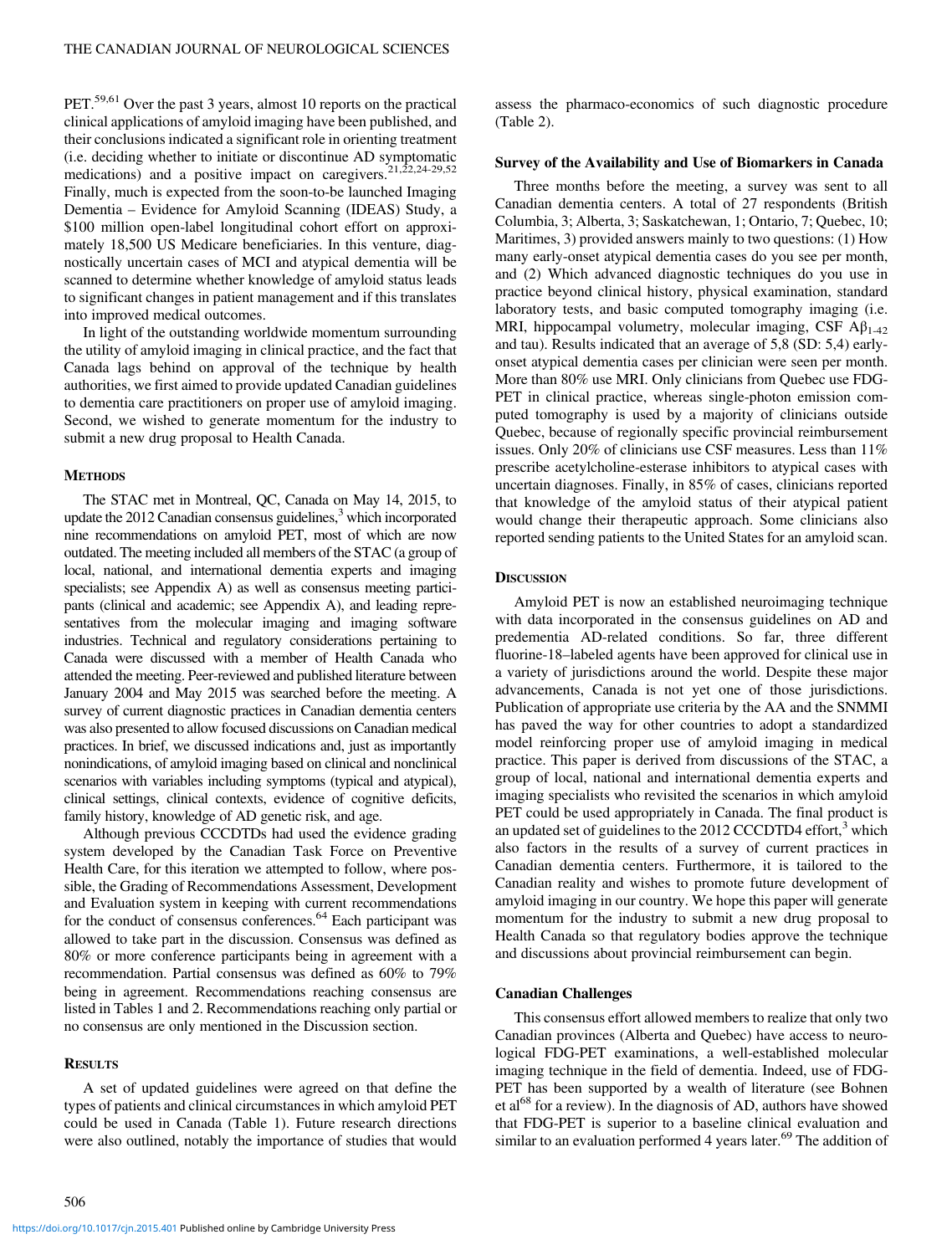## <span id="page-4-0"></span>Table 1: Recommendations for clinicians on behalf of the Canadian Consensus Conference on the Use of Amyloid Imaging

1. Amyloid imaging represents a promising technique in the evaluation of dementia for which much has been learned over the past decade. It is not currently approved for clinical

use in Canada. When it becomes available to Canadian clinicians, it must not be considered a routine test:<br>A. In accord with Appropriate Use Criteria for Amyloid PET,<sup>59,61</sup> we recommend its use in patients with objectivel diagnostic uncertainty\* after a comprehensive clinical evaluation (mental status testing, laboratory tests, and structural brain imaging using MRI†), and in whom knowledge of Aβ status is expected to provide a more precise diagnosis and alter management;

B. Clinicians who wish to obtain amyloid imaging should refer patients to dementia centers with an expertise in this technique, i.e. dementia experts‡ with substantial clinical experience and practice in dementia care who work in conjunction with nuclear medicine specialists qualified in amyloid imaging;

C. We strongly recommend against the use of amyloid imaging in cognitively normal individuals or for the initial investigation of cognitive complaints.

2. Physicians should be cautious about interpreting the significance of amyloid test results, i.e. used in isolation this test cannot diagnose AD,<sup>[6](#page-7-0),[7](#page-7-0)</sup> MCI,<sup>[8,33](#page-7-0),[34](#page-7-0)</sup> or differentiate normal from abnormal aging. When faced with such situations, we recommend they consult with dementia centers with an expertise in this technique.

- 3. At present, there is no clinical indication for amyloid imaging in:
	- A. Attempting to differentiate AD from other aβ-associated dementia (e.g. dementia with Lewy bodies, cerebral amyloid angiopathy);

B. Attempting to differentiate between AD clinical variants (e.g. classic amnestic AD vs. posterior cortical atrophy or logopenic variant of primary progressive aphasia); C. Attempting to differentiate between the various clinical presentations associated with frontotemporal lobar degeneration spectrum of disorders (e.g. behavioral variant frontotemporal dementia vs progressive supranuclear palsy) to try to define the underlying pathology;

- D. Staging the severity of a dementing syndrome.
- 4. Patients with MCI<sup>[8](#page-7-0),[33,34](#page-7-0)</sup> represent a highly heterogeneous cohort for which amyloid imaging may be appropriate under specific circumstances. As a general rule, amyloid PET could be considered in MCI patients for whom the dementia expert has determined that greater certainty about the underlying pathology would alter management (e.g. knowledge of amyloid burden in an individual <65 years old with confounding circumstances such as depression or other medical disorders, and for whom safety issues at work could have major consequences§). In such a case, determination of a positive amyloid status could lead to the diagnosis of MCI resulting from AD, as opposed to a nondegenerative condition, and have significant repercussions for future care and planning.
- 5. The actual process of undergoing an amyloid scan and the implications associated with disclosure of the results should be taken very seriously because this can be highly stressful for patients and families. To maximize safety and effectiveness of disclosing results, we recommend adopting parts of the sequence recently developed by Harkins et al[65](#page-8-0) in cognitively normal older adults participating in AD prevention studies. This format includes an educational session with clinical scenarios before the scan, assessment of mood and willingness to receive the results, and a formal face-to-face disclosure session in which results are discussed along with their diagnostic and prognostic implications.

AD = Alzheimer's disease; MCI= mild cognitive impairment; MRI = magnetic resonance imaging; PET= positron emission tomography.

\*Subjects with diagnostic uncertainty after a comprehensive tertiary memory clinic evaluation are also named "complex/atypical cases" and often include AD variants, non-AD dementias (e.g. frontotemporal lobar degeneration), nonprogressing AD, or patients with comorbid and nondegenerative conditions (e.g. depression, substance abuse, atypical bipolar disorder) (see Laforce & Rabinovici<sup>[66](#page-8-0)</sup> for a detailed discussion).

†In accord with Canadian Consensus Conferences on the Diagnosis and Treatment of Dementia 4,[3](#page-7-0) structural brain imaging using MRI means a "Head MRI – Dementia Protocol," which includes: (1) coronal T2/fluid-attenuated inversion recovery and (2) axial susceptibility-weighted imaging, diffusionweighted imaging, as well as three-dimensional T1 sequences. Structural brain imaging using MRI should always be performed before amyloid imaging as a positive scan in typical AD distribution in a patient with dementia can be secondary to cerebral amyloid angiopathy.<sup>[67](#page-8-0)</sup>

‡Dementia expert: a physician with substantial clinical experience and practice in dementia care. Expertise in dementia is acquired through formal training and clinical experience in neurology, psychiatry, and geriatric medicine; however, not all dementia experts have expertise in amyloid imaging and/or work in conjunction with nuclear medicine specialists qualified in amyloid imaging, hence the recommendation to refer to a dementia center with expertise in this technique.

§Safety issues and the notion of major consequences: this is determined on a case-by-case basis with all significant clinical information. An example of this could be an emergency medical technician, paramedic, or a lead squad firefighter, etc.

FDG-PET to the investigation of atypical/unclear cases of dementia helps generate a more accurate diagnosis and initiate earlier treatment.<sup>[47](#page-8-0)</sup> Several studies have indicated that it is a costeffective technique in the differential diagnosis of dementia<sup>[70-73](#page-8-0)</sup>; yet, it appears that the vast majority of Canadian dementia centers do not take advantage of this technique.

# Table 2: Recommendations for research and translational development to clinical care on behalf of the Canadian Consensus Conference on Use of Amyloid Imaging

| 1. ' | In research settings with amyloid imaging capabilities, investigators should be encouraged to develop projects to better define the clinical and research uses of this technique and<br>evaluate its readiness for translation to clinical care.                                                                                                                                                                                                                        |
|------|-------------------------------------------------------------------------------------------------------------------------------------------------------------------------------------------------------------------------------------------------------------------------------------------------------------------------------------------------------------------------------------------------------------------------------------------------------------------------|
| 2.   | Trial designers are strongly encouraged to use this technique to (1) decrease the heterogeneity of their mild cognitive impairment population; (2) identify a cohort that is likely to<br>respond to a drug with antiamyloid properties; and (3) study patients that are likely to convert to AD in a relatively short time frame.                                                                                                                                      |
| 3.1  | Testing and longitudinal follow-up of asymptomatic individuals or patients with subjective cognitive impairments not meeting mild cognitive impairment criteria, or at-risk<br>individuals (e.g. gene mutation carriers, family history of AD, apolipoprotein $E \epsilon 4$ ) should be restricted to research.                                                                                                                                                        |
| 4.   | Future research should explore (1) the natural evolution of amyloid burden and its role in the pathophysiology of AD and other dementias, (2) its use as a potential surrogate<br>marker for anti-amyloid therapies, (3) pharmaco-economics issues of amyloid imaging, (4) positron emission tomography-pathology correlations, and (5) the links between<br>amyloid imaging with cerebrospinal fluid AD biomarkers as well as downstream markers of neurodegeneration. |
|      |                                                                                                                                                                                                                                                                                                                                                                                                                                                                         |

AD = Alzheimer's disease.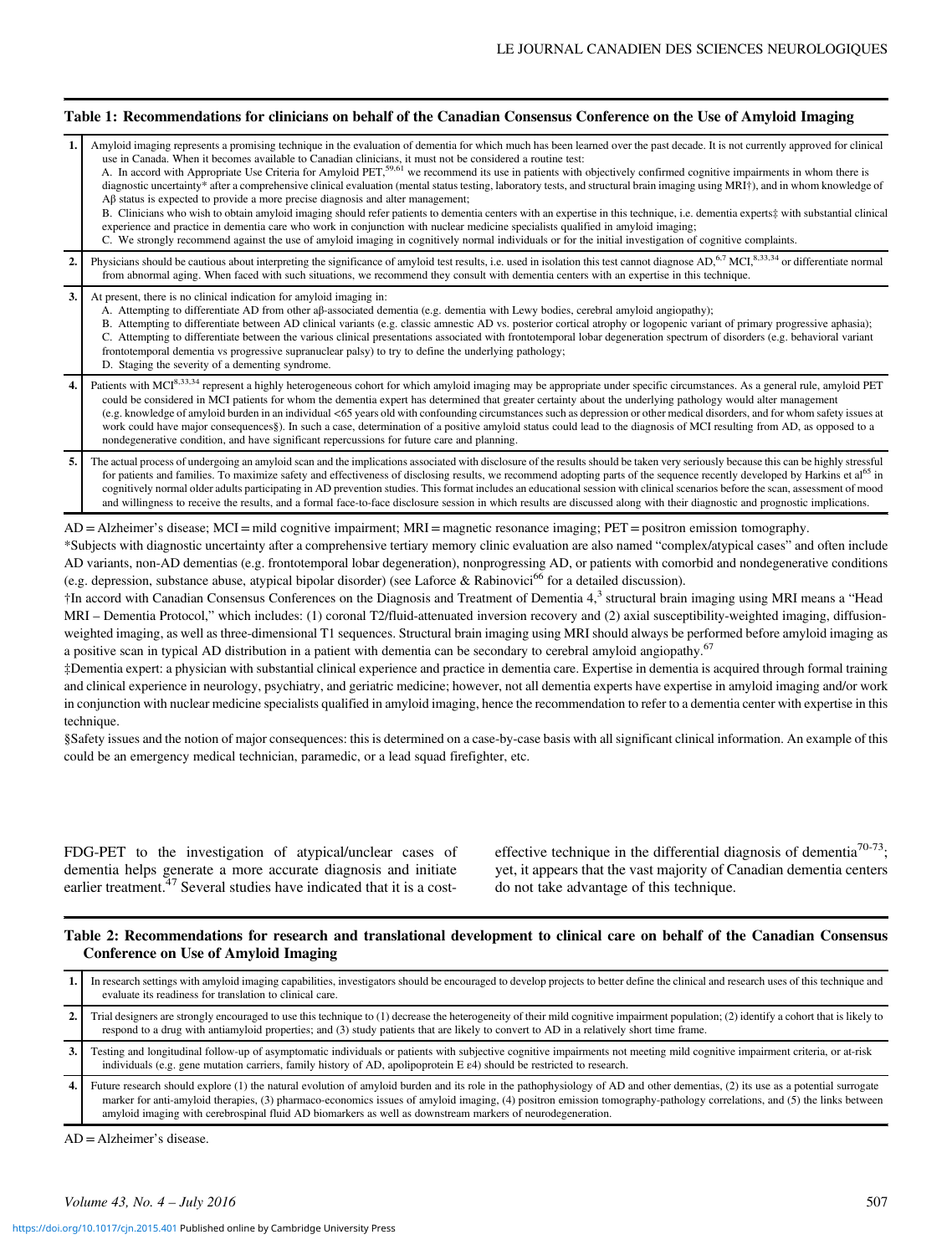One could argue that amyloid imaging, when approved by regulatory bodies, will be in no different situation than FDG-PET because its use will also depend on provincial reimbursement policies. In 2013, our American colleagues faced a similar situation with regards to reimbursement for amyloid imaging. The Centers for Medicare and Medicaid Services (CMS) National Coverage Decision on amyloid PET imaging in dementia and neurodegenerative disease (CAG-00431N) ruled not to cover the scans because "the evidence is insufficient to conclude that the use of amyloid PET imaging is reasonable and necessary for the diagnosis or treatment of illness or injury or to improve the functioning of Medicare beneficiaries with dementia or neurodegenerative disease." CMS questioned the ability of amyloid PET to lead to improved health outcomes, such as avoidance of futile treatment or tests, improving or slowing the decline of quality of life, and survival. However, CMS did find sufficient evidence that the use of amyloid PET is promising: (1) to exclude AD in narrowly defined and clinically difficult diagnoses and (2) to enrich clinical trials seeking better treatments or prevention strategies for AD. The soon-to-be launched IDEAS study (discussed previously) was developed partly in response to this decision and it is hypothesized that it will demonstrate that knowledge of amyloid status leads to significant changes in patient management and improved medical outcomes, particularly in diagnostically uncertain cases of MCI and atypical dementia.

We believe time has come for Canadian dementia experts to take leadership in defining the role of molecular imaging in the differential diagnosis of dementia. Reimbursement issues surrounding the two PET techniques currently available should be discussed with appropriate provincial health authorities. Both techniques (FDG-PET and amyloid imaging) are now supported by a solid body of evidence, and politicians properly informed of their benefits should be open to fund programs where FDG-PET and amyloid PET are reimbursed in specific clinical situations along the guidelines detailed previously (e.g. differential diagnosis of AD vs FTLD).

## Amyloid Imaging versus CSF

Amyloid imaging is not the sole biomarker which may signal underlying AD pathology. A decade or more before the appearance of dementia symptoms, and possibly before amyloid accumulation is detectable by PET, CSF changes can appear and correlate with brain atrophy in cognitively normal elderly.<sup>74-[76](#page-8-0)</sup> As suggested in the CCCDTD4 paper,<sup>3</sup> authors have compared amyloid imaging with CSF AD biomarkers in the same study and found that CSF  $A\beta_{1-42}$  analyzed consecutively in routine clinical practice at an accredited laboratory can be used with high accuracy to determine whether a patient has normal or increased cortical Aβ deposition and so can be valuable for the early diagnosis of  $AD<sup>77</sup>$  Other groups replicated these findings using cross-sectional and longitudinal designs.<sup>78</sup> Interestingly, abnormal flutemetamol retention levels correlated with disease stage in patients with mild cognitive symptoms, but this was not the case for CSF  $\text{A}\beta_{1\text{-}42}$ .<sup>[77](#page-8-0)</sup>

The utility of CSF in diagnosing unclear dementing syndromes such as those on the FTLD spectrum is less clear.<sup>[79-81](#page-8-0)</sup> Although tau fibrils and aggregates are pathological hallmarks of several FLTD subtypes, total CSF tau (t-tau) appears to be a general marker of neurodegeneration, whereas phosphorylated tau (i.e. p-tau-231 and p-tau-181) are useful in discriminating between AD and frontotemporal dementia.<sup>[82](#page-9-0)</sup> Increased ratio of tau/A $\beta_{1-42}$  can also distinguish AD from FTLD,<sup>[83-85](#page-9-0)</sup> and a low CSF p/t-tau ratio may distinguish FTLD-TDP from FTLD-tau.<sup>[86](#page-9-0)</sup> Another study suggests that total and p-tau in CSF were elevated in primary progressive aphasia relative to the behavioral variant fronto-temporal dementia.<sup>[87](#page-9-0)</sup>

At the moment, however, CSF variability across techniques and centers is such that it limits proper confident interpretation of the results. Because of the absence of appropriate laboratory infrastructure in Canada, or consensus as to where the samples should be sent for analysis,  $A\beta_{1-42}$ , t-tau, and p-181-tau have no clinical utility in Canada (not recommended for clinical practice), although they are part of research protocols in observational and therapeutic studies. Current international efforts to standardize CSF AD biomarkers,[88](#page-9-0) notably with more reliable enzyme-linked immunosorbent assay techniques, are currently under way.

## **ACTION PLAN**

An action plan was developed modeled on appropriate use criteria by Johnson and colleagues.<sup>59,[61](#page-8-0)</sup> These recommendations cover issues that could be disseminated to Canadian health care professionals and dementia organizations through knowledge translation activities: (1) who should be referred for an amyloid scan; (2) education (patients and families, health care professionals, dementia organizations); (3) amyloid PET scanning technique, interpretation (visual vs quantitative), translation into a clinical decision; and (4) proper disclosure of results.

#### Who Should Be Referred for an Amyloid Scan?

This decision should rely on the dementia expert guided by current Canadian guidelines. A dementia expert is a physician with substantial clinical experience and practice in dementia care. Expertise in dementia is acquired through formal training and clinical experience in neurology, psychiatry, and geriatric medicine; however, not all dementia experts have expertise in amyloid imaging and/or work in conjunction with a nuclear medicine specialist (NMS) qualified in amyloid imaging, hence the recommendation to refer to a dementia center with expertise in this technique, when appropriate.

# Education (Patients, Families, Health Care Professionals, Dementia Organizations)

Dementia specialists in Canada are committed to disseminating information to the public and dementia organizations (e.g. information on amyloid imaging already exists on the Alzheimer Society's website at<http://www.alzheimer.ca>), to assisting colleagues in appropriate use of amyloid imaging, and in providing clarifications on how to incorporate amyloid PET in medical practice. Knowledge translation activities should be organized in all Canadian provinces to introduce the most recent guidelines on amyloid imaging.

## Amyloid PET Scanning, Interpretation, and Translation Into a Clinical Decision

#### Amyloid PET Scanning

Imaging procedures should be performed by qualified nuclear medicine technologists and NMS with national certification in nuclear medicine and appropriate qualification in amyloid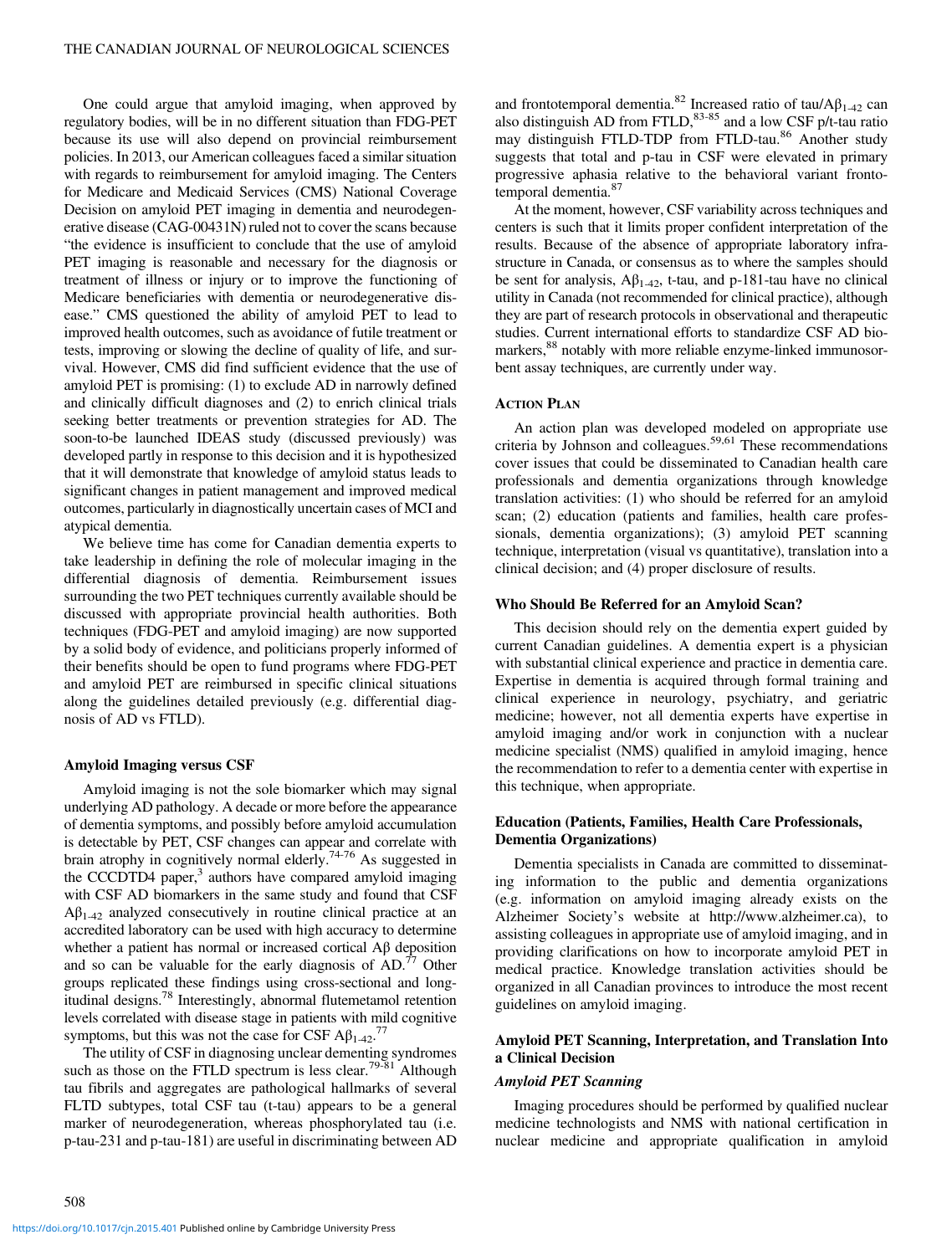imaging. It should be performed in an imaging facility certified by Canadian accrediting agencies. Procedure guidelines for amyloid PET (SNMMI and European Association of Nuclear Medicine) should be followed.

## **Interpretation**

The nuclear medicine team (i.e. the technologist and the NMS) performing the scan must be familiar with brain anatomy and must have adequate specific training in amyloid PET interpretation because amyloid PET imaging can be technically challenging and should be performed with strict attention to quality control.<sup>[59](#page-8-0),[61](#page-8-0)</sup> Web-based instruction programs have been developed and validated and should be completed successfully by all amyloid imaging teams before reading scans. Interpretation of amyloid PET imaging should be communicated to the referring physician by the NMS by way of a written report according to a standard diagnostic imaging practice as outlined in the SNMMI General Imaging Guideline. At this time, the final reading should indicate whether Aβ was present (amyloid positive) or was not present (amyloid negative). The protocol for the qualitative read that determines positivity or negativity must be standardized<sup>[89](#page-9-0)</sup> and must conform to a specific guideline provided by the manufacturer. Indeterminate results may arise as a result of technical or physiological factors and should be reported as such.

#### Translation Into a Clinical Decision

The NMS report should not equate amyloid positivity with AD dementia (amyloid positivity is not synonymous with AD, and amyloid scans cannot replace a detailed clinical evaluation). Upon receiving the NMS report, the dementia expert should proceed to a comprehensive review of the clinical assessment (history, physical examination) and test results (laboratories, neurocognitive testing, MRI, FDG-PET) and incorporate amyloid results into a clinical decision process, always considering that amyloid imaging is an evolving modality and that image interpretation criteria, clinical significance of positive and/or negative scans, and technical imaging considerations are evolving.<sup>52</sup>

# Proper Disclosure of Results

That moment can be highly stressful for patients and families. To maximize safety and effectiveness of disclosing results, we recommend consulting the sequence recently developed by Harkins et al<sup>65</sup> in cognitively normal older adults participating in AD prevention studies. This process included: (1) an educational session, in which participants receive verbal and written information covering what is known and unknown about amyloid imaging, including possible results and their meaning; (2) screening for anxiety and depression to determine suitability to receive amyloid imaging information; (3) checking comprehension and recognizing distress; (4) conducting imaging on a separate day from consent, and disclosing results on a separate day from imaging; 5) proceeding to disclosure in person, with time for questions (at disclosure, physicians should assess mood and willingness to receive results); and 6) offering resources for support (brochures, follow-up call). The latter were developed for normal older adults participating in AD prevention studies. This may not be entirely possible in clinical practice, but can serve as general principles to guide proper disclosure.

# FUTURE CHALLENGES

Amyloid imaging has been approved for widespread clinical use by leading health authorities in the United States and the United Kingdom. Despite this, several unknowns about its diagnostic utility remain and future studies should particularly focus on (1) its sensitivity and specificity as compared with pathology in practice-based settings (as opposed to the hospice studies), (2) technical and patient factors that could lead to false positives and false negatives, (3) the relative contribution of both diffuse and neuritic plaques' binding to the in vivo signal, (4) interpretation of the test as a dichotomous result versus assessing binding intensity and spatial distribution, (5) inter- and intra-rater reliability of visual and/or quantitative interpretations, (6) the optimal quantitative threshold for defining a positive scan for each of the available tracers, (7) whether the threshold for PiB positivity should be adjusted based on demographic factors such as age or genetic variables, and (8) cost effectiveness issues. Such issues are relevant for any diagnostic test, and should be addressed as research continues to target key variables associated with amyloid imaging. Recent longitudinal initiatives such as the IDEAS study should help answer several of these questions.

#### **CONCLUSIONS**

Amyloid imaging represents a major breakthrough in the evaluation of dementia that will doubtlessly translate into better clinical care and ultimately help guide the development of molecular-based therapies for these devastating illnesses. An impressive body of research has already been generated in the field, and studies of practical clinical applications are emerging with a specific indication in patients with objectively confirmed cognitive impairments where diagnostic uncertainty remains even after a comprehensive clinical evaluation in a tertiary memory clinic. This technique should always remain an adjunct imaging tool that is part of a comprehensive clinical evaluation in which a dementia expert determines that having a more accurate clinical diagnosis will alter management. Fundamentally, amyloid imaging detects a brain histological state, and is not a clinical diagnosis. Used in isolation, it cannot diagnose AD, MCI, or differentiate normal from abnormal aging. Clinical availability of new tracers in Canada would represent a major advancement for the many Canadians affected by an unclear dementing condition who suffer in silence while being exposed to unnecessarily prolonged delays before diagnosis, repeated and pointless visits and diagnostic tests with inferior sensitivity and specificity than amyloid imaging, and inappropriate treatments or lack thereof when indicated. In the end, we wish this effort to generate momentum for the industry to submit a new drug proposal to Health Canada so that regulatory bodies approve the technique and approval of provincial reimbursement can follow its proper course.

#### ACKNOWLEDGEMENTS AND FUNDING

Sincere thanks to the staff of the McGill Center for Studies in Aging who helped during the meeting in Montreal. We also thank the Molson Foundation and the Molson Lecture Series ([http://](http://aging.mcgill.ca/talks.php) [aging.mcgill.ca/talks.php](http://aging.mcgill.ca/talks.php)) for their support and dissemination of knowledge. Financial support for the meeting was obtained from Le réseau des cliniques mémoire du Québec and the Ethical, Legal, Social Impact committee of the Canadian Consortium on Neurodegeneration in Aging funded by the Canadian Institutes of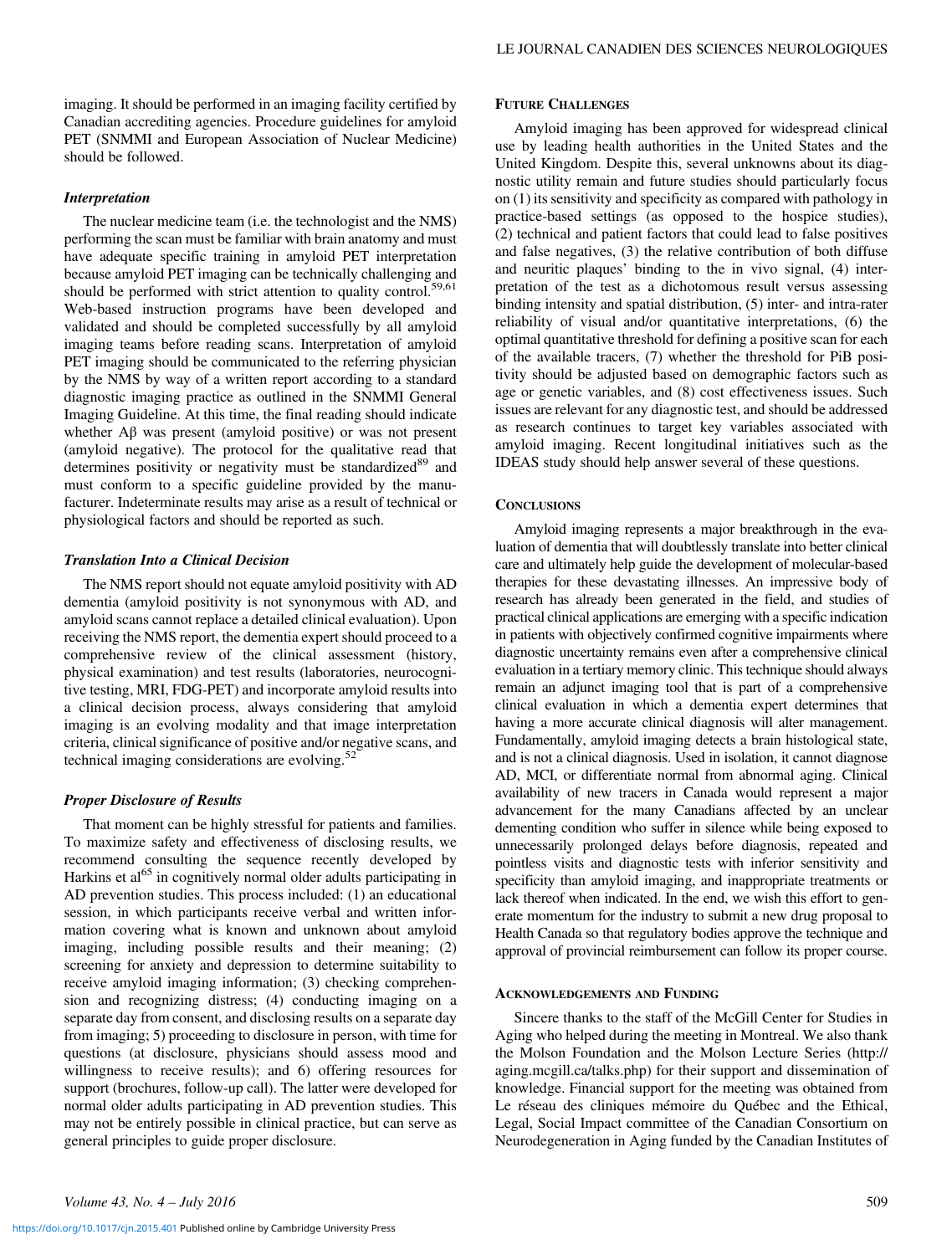<span id="page-7-0"></span>Health Research. Finally, sincere thanks to Société Alzheimer de Québec, Fondation du CHU de Québec, and Fonds sur la maladie d'Alzheimer de l'Université Laval.

## **DISCLOSURES**

PR-N is an independent investigator and has a research Contract with Navidea Biopharmaceuticals. J-PS is a speaker and has received a speaker fee from Novartis. GR has been an invited speaker and received honoraria from GE Healthcare and Piramal Imaging; been a principal investigator/independent investigator and received research support from Avid Radiopharmaceuticals; and been a principal investigator and received research support from the Alzheimer's Association, NIH, Tau Consortium, and French Foundation. BD has been a consultant and received consulting fees from Eli Lilly. SG has been an advisor and received consulting fees from Lilly, TauRx, Ever Pharma, and Schwabe; and been a speaker and received speaker fees from Lundbeck and Schwabe. RL has nothing to disclose.

#### **REFERENCES**

- 1. Patterson CJ, Gauthier S, Bergman H, et al. The recognition, assessment and management of dementing disorders: conclusions from the Canadian Consensus Conference on Dementia. CMAJ. 1999;160:S1-15.
- 2. Chertkow H. Diagnosis and treatment of dementia: introduction. Introducing a series based on the Third Canadian Consensus Conference on the Diagnosis and Treatment of Dementia. CMAJ. 2008;178:316-21.
- 3. Gauthier S, Patterson C, Chertkow H, et al. 4th Canadian Consensus Conference on the Diagnosis and Treatment of Dementia. Can J Neurol Sci. 2012;39:S1-8.
- 4. Assessing dementia: the Canadian consensus. Organizing Committee, Canadian Consensus Conference on the Assessment of Dementia. Can Med Assoc J. 1991;144:851-3.
- 5. Dubois B, Feldman H, Jacova C, et al. Research criteria for the diagnosis of Alzheimer's disease: revisiting the NINCDS-ADRDA criteria. Lancet Neurol. 2007;6:734-46.
- 6. Dubois B, Feldman HH, Jacova C, et al. Revising the definition of Alzheimer's disease: a new lexicon. Lancet Neurol. 2010;9:1118-27.
- 7. McKhann G, Knopman D, Chertkow H, et al. The diagnosis of dementia due to Alzheimer's disease: recommendations from the National Institute on Aging and the Alzheimer's Association workgroup. Alzheimers Dement. 2011;7:263-9.
- 8. Albert M, DeKosky S, Dickson D, et al. The diagnosis of mild cognitive impairment due to Alzheimer's disease: recommendations from the National Institute on Aging-Alzheimer's Association workgroups on diagnostic guidelines for Alzheimer's disease. Alzheimers Dement. 2011;7:270 9.
- 9. Sperling RA, Aisen PS, Beckett LA, et al. Toward defining the preclinical stages of Alzheimer's disease: recommendations from the National Institute on Aging-Alzheimer's Association workgroups on diagnostic guidelines for Alzheimer's disease. Alzheimers Dement. 2011;7:280-92.
- 10. Burhan A, Bartha R, Bocti C, et al. Role of emerging neuroimaging modalities in patients with cognitive impairment: a review from the Canadian Consensus Conference on the Diagnosis and Treatment of Dementia 2012. Alzheimers Res Ther. 2013;5:S4.
- 11. Soucy J-P, Bartha R, Bocti C, et al. Clinical applications of neuroimaging in patients with Alzheimer's disease: a review from the Fourth Canadian Consensus Conference on the Diagnosis and Treatment of Dementia 2012. Alzheimers Res Ther. 2013;5:S3.
- 12. Klunk WE, Engler H, Nordberg A, et al. Imaging brain amyloid in Alzheimer's disease with Pittsburgh Compound-B. Ann Neurol. 2004;55:306-19.
- 13. Jack CR, Jr., Wiste HJ, Weigand SD, et al. Amyloid-first and neurodegeneration-first profiles characterize incident amyloid PET positivity. Neurology. 2013;81:1732-40.
- 14. Sperling RA, Rentz DM, Johnson KA, et al. The A4 study: stopping AD before symptoms begin? Sci Transl Med. 2014;6:228fs13.
- 15. Farlow M, Arnold SE, van Dyck CH, et al. Safety and biomarker effects of solanezumab in patients with Alzheimer's disease. Alzheimers Dement. 2012;8:261-71.
- 16. Rinne JO, Brooks DJ, Rossor MN, et al. 11C-PiB PET assessment of change in fibrillar amyloid-beta load in patients with Alzheimer's disease treated with bapineuzumab: a phase 2, double-blind, placebo-controlled, ascending-dose study. Lancet Neurol. 2010;9:363-72.
- 17. Keller D. Finally, a big win for a monoclonal in Alzheimer's. AD/PD 2015: International Conference on Alzheimer's and Parkinson's Diseases 2015 [cited 2015, July 31]. Available from: [http://www.](http://www.medscape.com/viewarticle/841856) [medscape.com/viewarticle/841856.](http://www.medscape.com/viewarticle/841856)
- 18. Clark C, Pontecorvo M, Beach T, et al. Cerebral PET with florbetapir compared with neuropathology at autopsy for detection of neuritic amyloid-beta plaques: a prospective cohort study. Lancet Neurol. 2012;11:669-78.
- 19. Wolk DA, Grachev ID, Buckley C, et al. Association between in vivo fluorine 18-labeled flutemetamol amyloid positron emission tomography imaging and in vivo cerebral cortical histopathology. Arch Neurol. 2011;68:1398-403.
- 20. Rowe CC, Ackerman U, Browne W, et al. Imaging of amyloid beta in Alzheimer's disease with 18F-BAY94-9172, a novel PET tracer: proof of mechanism. Lancet Neurol. 2008;7:129-35.
- 21. Ossenkoppele R, Prins ND, Pijnenburg YA, et al. Impact of molecular imaging on the diagnostic process in a memory clinic. Alzheimers Dement. 2013;9:414-21.
- 22. Sanchez-Juan P, Ghosh PM, Hagen J, et al. Practical utility of amyloid and FDG-PET in an academic dementia center. Neurology. 2014;82:230-8.
- 23. Rabinovici G, Rosen H, Alkalay A, et al. Amyloid versus FDG PET in the differential diagnosis of AD and FTLD. Neurology. 2011;77:2034-42.
- 24. Wolk DA, Price JC, Madeira C, et al. Amyloid imaging in dementias with atypical presentation. Alzheimers Dement. 2012;8:389-98.
- 25. Bensaïdane M, Fortin M, Damasse G, Chenard M, Dionne C. Clinical utility of amyloid imaging in a complex case of corticobasal syndrome presenting with psychiatric symptoms. J Neurol Disord. 2014;2:2.
- 26. Grundman M, Pontecorvo MJ, Salloway SP, et al. Potential impact of amyloid imaging on diagnosis and intended management in patients with progressive cognitive decline. Alzheimers Dis Assoc Disord. 2013;27:4-15.
- 27. Zannas AS, Doraiswamy PM, Shpanskaya KS, et al. Impact of 18F-florbetapir PET imaging of beta-amyloid neuritic plaque density on clinical decision-making. Neurocase. 2014;20:466-73.
- 28. Mitsis E, Bender H, Kostakoglu L, et al. A consecutive case series experience with [18F] florbetapir PET imaging in an urban dementia center: impact on quality of life, decision making, and disposition. Mol Neurodegener. 2014;9:10.
- 29. Bensaïdane MR, Beauregard JM, Poulin S, et al. (forthcoming). Clinical utility of amyloid PET Imaging in the differential diagnosis of atypical dementias and its impact on caregivers. J Alzheimers Dis. 2016.
- 30. Pike K, Savage G, Villemagne V, et al. Beta-amyloid imaging and memory in nondemented individuals: evidence for preclinical Alzheimer's disease. Brain. 2007;130:2837-44.
- 31. Rowe C, Ellis K, Rimajova M, et al. Amyloid imaging results from the Australian Imaging, Biomarkers and Lifestyle (AIBL) study of aging. Neurobiol Aging. 2010;31:1275-83.
- 32. Jack CR, Jr., Wiste HJ, Weigand SD, et al. Age-specific population frequencies of cerebral beta-amyloidosis and neurodegeneration among people with normal cognitive function aged 50-89 years: a cross-sectional study. Lancet Neurol. 2014;13:997-1005.
- 33. Petersen RC. Mild cognitive impairment as a diagnostic entity. J Intern Med. 2004;256:183-94.
- 34. Petersen RC. MIld cognitive impairment or questionable dementia? Arch Neurol. 2000;57:643-4.
- 35. Kantarci K, Lowe V, Przybelski SA, et al. APOE modifies the association between Aβ load and cognition in cognitively normal older adults. Neurology. 2012;78:232-40.

510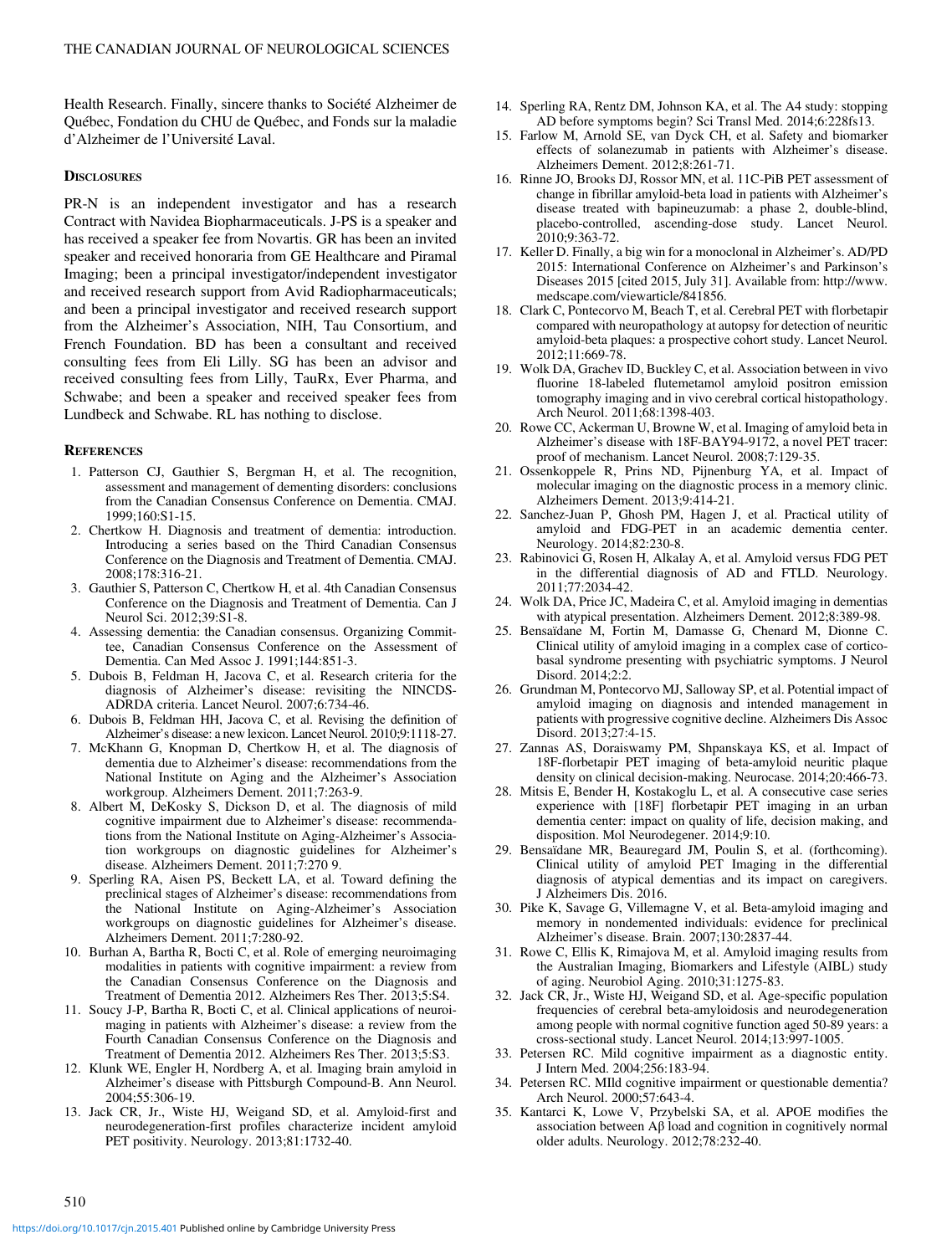- <span id="page-8-0"></span>36. Mormino EC, Betensky RA, Hedden T, et al. Synergistic effect of beta-amyloid and neurodegeneration on cognitive decline in clinically normal individuals. JAMA Neurol. 2014;71:1379-85.
- 37. Dickerson BC, Bakkour A, Salat DH, et al. The cortical signature of Alzheimer's disease: regionally specific cortical thinning relates to symptom severity in very mild to mild AD dementia and is detectable in asymptomatic amyloid-positive individuals. Cereb Cortex. 2009;19:497-510.
- 38. Roe CM, Fagan AM, Grant EA, et al. Amyloid imaging and CSF biomarkers in predicting cognitive impairment up to 7.5 years later. Neurology. 2013;80:1784-91.
- 39. Klunk WE. Amyloid imaging as a biomarker for cerebral beta-amyloidosis and risk prediction for Alzheimer dementia. Neurobiol Aging. 2011;32:S20-36.
- 40. Ostrowitzki S, Deptula D, Thurfjell L, et al. Mechanism of amyloid removal in patients with Alzheimer disease treated with gantenerumab. Arch Neurol. 2012;69:198-207.
- 41. Pontecorvo M, Mintun M. PET amyloid imaging as a tool for early diagnosis and identifying patients at risk for progression to Alzheimer's disease. Alzheimers Res Ther. 2011;3:11.
- 42. Wolk DA, Price JC, Saxton JA, et al. Amyloid imaging in mild cognitive impairment subtypes. Ann Neurol. 2009;65:557-68.
- 43. Okello A, Koivunen J, Edison P, et al. Conversion of amyloid positive and negative MCI to AD over 3 years: an 11C-PIB PET study. Neurology. 2009;73:754-60.
- 44. Ellis KA, Lim YY, Harrington K, et al. Decline in cognitive function over 18 months in healthy older adults with high amyloid-beta. J Alzheimers Dis. 2013;34:861-71.
- 45. Rabinovici GD, Jagust WJ, Furst AJ, et al. Abeta amyloid and glucose metabolism in three variants of primary progressive aphasia. Ann Neurol. 2008;64:388-401.
- 46. de Souza LC, Corlier F, Habert MO, et al. Similar amyloid-beta burden in posterior cortical atrophy and Alzheimer's disease. Brain. 2011;134:2036-43.
- 47. Laforce R, Buteau J, Paquet N, Verret L, Houde M, Bouchard R. The value of PET in mild cognitive impairment, typical and atypical/ unclear dementias: a retrospective memory clinic study. Am J Alzheimers Dis Other Dement. 2010;25:324-32.
- 48. Ratnavalli E, Brayne C, Dawson K, Hodges JR. The prevalence of frontotemporal dementia. Neurology. 2002;58:1615-21.
- 49. Alladi S, Xuereb J, Bak T, et al. Focal cortical presentations of Alzheimer's disease. Brain. 2007;130:2636-45.
- 50. Villemagne VL, Ong K, Mulligan RS, et al. Amyloid imaging with (18)F-florbetaben in Alzheimer disease and other dementias. J Nucl Med. 2011;52:1210-7.
- 51. Beach TG, Monsell SE, Phillips LE, Kukull W. Accuracy of the clinical diagnosis of Alzheimer disease at National Institute on Aging Alzheimer Disease Centers, 2005-2010. J Neuropathol Exp Neurol. 2012;71:266-73.
- 52. Ossenkoppele R, Jansen WJ, Rabinovici GD, et al. Prevalence of amyloid pet positivity in dementia syndromes: a meta-analysis. JAMA. 2015;313:1939-50.
- 53. Cselényi Z, Jönhagen ME, Forsberg A, et al. Clinical validation of 18F-AZD4694, an amyloid-β–specific PET radioligand. J Nucl Med. 2012;53:415-24.
- 54. Juréus A, Swahn BM, Sandell J, et al. Characterization of AZD4694, a novel fluorinated Aβ plaque neuroimaging PET radioligand. J Neurochem. 2010;114:784-94.
- 55. Rowe CC, Pejoska S, Mulligan RS, et al. Head-to-head comparison of 11C-PiB and 18F-AZD4694 (NAV4694) for beta-amyloid imaging in aging and dementia. J Nucl Med. 2013;54:880-6.
- 56. Lee JH, Kim SH, Kim GH, et al. Identification of pure subcortical vascular dementia using 11C-Pittsburgh compound B. Neurology. 2011;77:18-25.
- 57. Johnson KA, Gregas M, Becker JA, et al. Imaging of amyloid burden and distribution in cerebral amyloid angiopathy. Ann Neurol. 2007;62:229-34.
- 58. Maetzler W, Liepelt I, Reimold M, et al. Cortical PIB binding in Lewy body disease is associated with Alzheimer-like characteristics. Neurobiol Dis. 2009;34:107-12.
- 59. Johnson K, Minoshima S, Bohnen N, et al. Appropriate use criteria for amyloid PET: a report of the Amyloid Imaging Task Force, the

Society of Nuclear Medicine and Molecular Imaging, and the Alzheimer's Association. Alzheimers Dement. 2013;9:1-15.

- 60. Jagust WJ. Amyloid imaging: liberal or conservative? Let the data decide. Arch Neurol. 2011;68:1377-8.
- 61. Johnson KA, Minoshima S, Bohnen NI, et al. Update on appropriate use criteria for amyloid PET imaging: dementia experts, mild cognitive impairment, and education. J Nucl Med. 2013;54: 1011-3.
- 62. Curtis C, Gamez JE, Singh U, et al. Phase 3 trial of flutemetamol labeled with radioactive fluorine 18 imaging and neuritic plaque density. JAMA Neurol. 2015;72:287-94.
- 63. Sabri O, Sabbagh MN, Seibyl J, et al. Florbetaben PET imaging to detect amyloid beta plaques in Alzheimer's disease: phase 3 study. Alzheimers Dement. 2015;11:964-74.
- 64. Guyatt GH, Oxman AD, Vist GE, et al. GRADE: an emerging consensus on rating quality of evidence and strength of recommendations. BMJ. 2008;336:924-6.
- 65. Harkins K, Sankar P, Sperling R, et al. Development of a process to disclose amyloid imaging results to cognitively normal older adult research participants. Alzheimers Res Ther. 2015;7:26.
- 66. Laforce R, Rabinovici G. Amyloid imaging in the differential diagnosis of dementia: review and potential clinical applications. Alzheimers Res Ther. 2011;3:31.
- 67. Ducharme S, Guiot M-C, Nikelski J, Chertkow H. Does a positive Pittsburgh Compound B scan in a patient with dementia equal Alzheimer disease? JAMA Neurol. 2013;70:912-4.
- 68. Bohnen N, Djang D, Herholz K, Anzai Y, Minoshima S. Effectiveness and safety of 18F-FDG PET in the evaluation of dementia: a review of the recent literature. J Nucl Med. 2012;53:59-71.
- 69. Jagust W, Reed B, Mungas D, Ellis W, Decarli C. What does fluorodeoxyglucose PET imaging add to a clinical diagnosis of dementia? Neurology. 2007;69:871-7.
- 70. Mosconi L. Brain glucose metabolism in the early and specific diagnosis of Alzheimer's disease. FDG-PET studies in MCI and AD. Eur J Nucl Med Mol Imaging. 2005;32:486-510.
- 71. Mosconi L, Tsui WH, Herholz K, et al. Multicenter standardized 18F-FDG PET diagnosis of mild cognitive impairment, Alzheimer's disease, and other dementias. J Nucl Med. 2008;49:390-8.
- 72. Silverman D, Small G, Chang C, et al. Positron emission tomography in evaluation of dementia - regional brain metabolism and longterm outcome. JAMA. 2001;286:2120-7.
- 73. Silverman DH, Gambhir SS, Huang HW, et al. Evaluating early dementia with and without assessment of regional cerebral metabolism by PET: a comparison of predicted costs and benefits. J Nucl Med. 2002;43:253-66.
- 74. Jack C, Wiste H, Vemuri P, et al. Brain beta-amyloid measure and magnetic resonance imaging atrophy both predict time-toprogression from mild cognitive impairment to Alzheimer's disease. Brain. 2010;133:3336-48.
- 75. Bateman RJ, Xiong C, Benzinger TL, et al. Clinical and biomarker changes in dominantly inherited Alzheimer's disease. N Engl J Med. 2012;367:795-804.
- 76. Fagan AM, Head D, Shah AR, et al. Decreased CSF Aβ42 correlates with brain atrophy in cognitively normal elderly. Ann Neurol. 2009;65:176-83.
- 77. Palmqvist S, Zetterberg H, Blennow K, et al. Accuracy of brain amyloid detection in clinical practice using cerebrospinal fluid beta-amyloid 42: a cross-validation study against amyloid positron emission tomography. JAMA Neurol. 2014;71:1282-9.
- 78. Landau SM, Lu M, Joshi AD, et al. Comparing positron emission tomography imaging and cerebrospinal fluid measurements of beta-amyloid. Ann Neurol. 2013;74:826-36.
- 79. Hampel H, Bürger K, Teipel SJ, Bokde AL, Zetterberg H, Blennow K. Core candidate neurochemical and imaging biomarkers of Alzheimer's disease. Alzheimers Dement. 2008;4:38-48.
- 80. Mulder C, Verwey NA, van der Flier WM, et al. Amyloid-beta(1-42), total tau, and phosphorylated tau as cerebrospinal fluid biomarkers for the diagnosis of Alzheimer disease. Clin Chem. 2010;56:248-53.
- 81. Rosa-Neto P, Hsiung G-Y, Masellis M, on behalf of the CCDTD4 participants. Fluid biomarkers for diagnosing dementia: rationale and the Canadian Consensus on Diagnosis and Treatment of